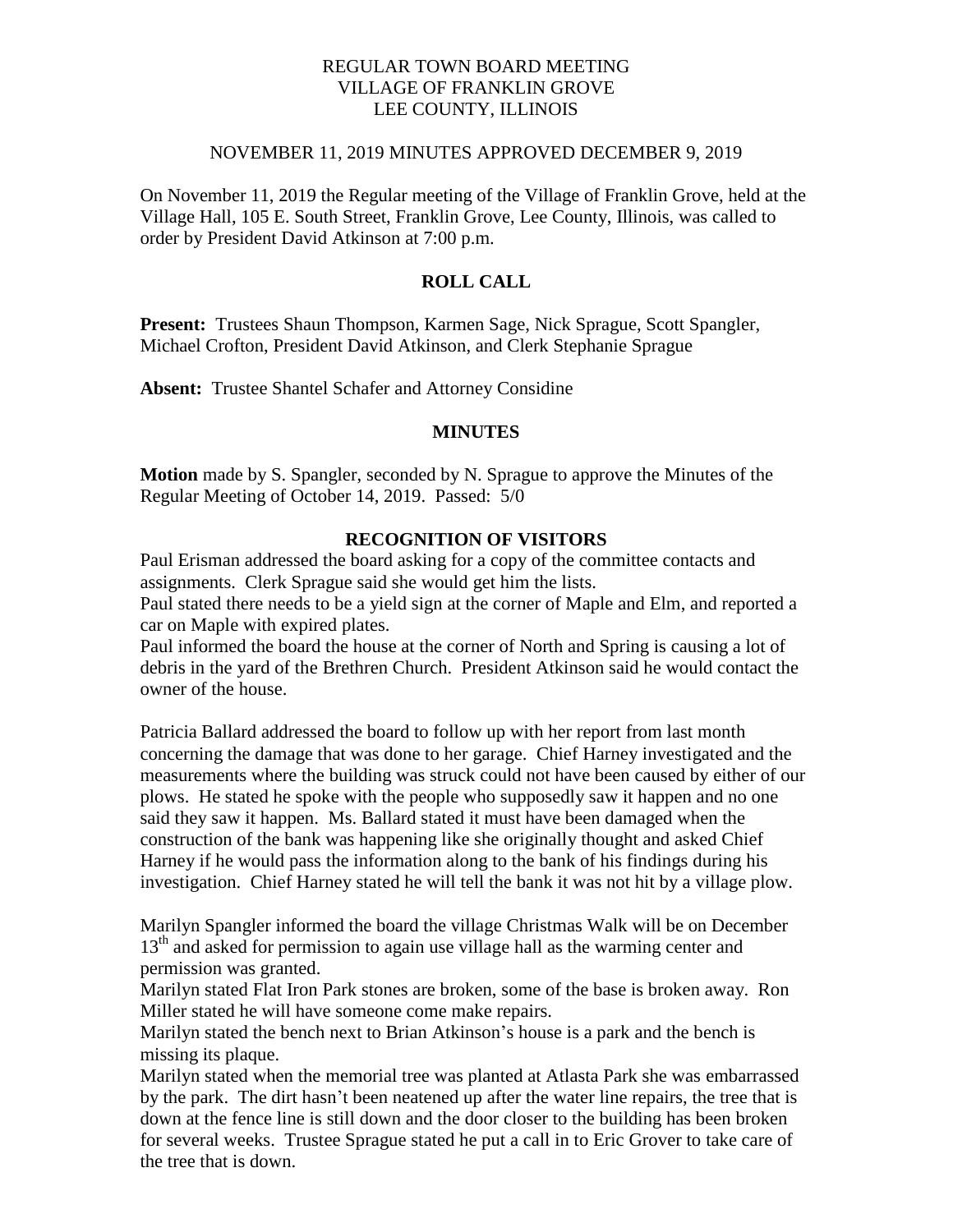Marilyn stated she understands there was a shipping problem with the light for the flagpole and the Women's Club has agreed to extend the offer to reimburse up to \$300 for the light if it is put up by the end of the week.

## **VILLAGE CLERK'S REPORT**

**Motion** made by M. Crofton, seconded by K. Sage to pay bills, late bills and make necessary transfers. Passed: 5/0

**Motion** made by S. Spangler, seconded by N. Sprague to pass the Tax Levy Ordinance 766-19. Passed: 5/0

#### **GENERAL ISSUES**

None

# **POLICE REPORT**

(Chief BJ Harney)

Miles on the police car  $-713$ Complaints/Calls for Service – 16 Traffic Stops  $-6$ Traffic Arrests  $-3$ Traffic Warnings – 7 Accidents – 1 House Checks – 2 Assist other Agencies – 3 Investigations  $-2$ 

## **LEGAL ISSUES (Attorney Considine)**

None

## C**OMMITTEE REPORTS**

## **STREETS & ALLEYS**

(N. Sprague Chairman)

None

## **WATER & SEWER**

(M. Crofton Chairman)

Trustee Crofton informed the board he would get ahold of someone to move the concrete. President Atkinson stated he has already been in touch with Phoenix and they will be moving it.

#### **COMMUNITY DEVELOPMENT**

(S. Shafer Chairman)